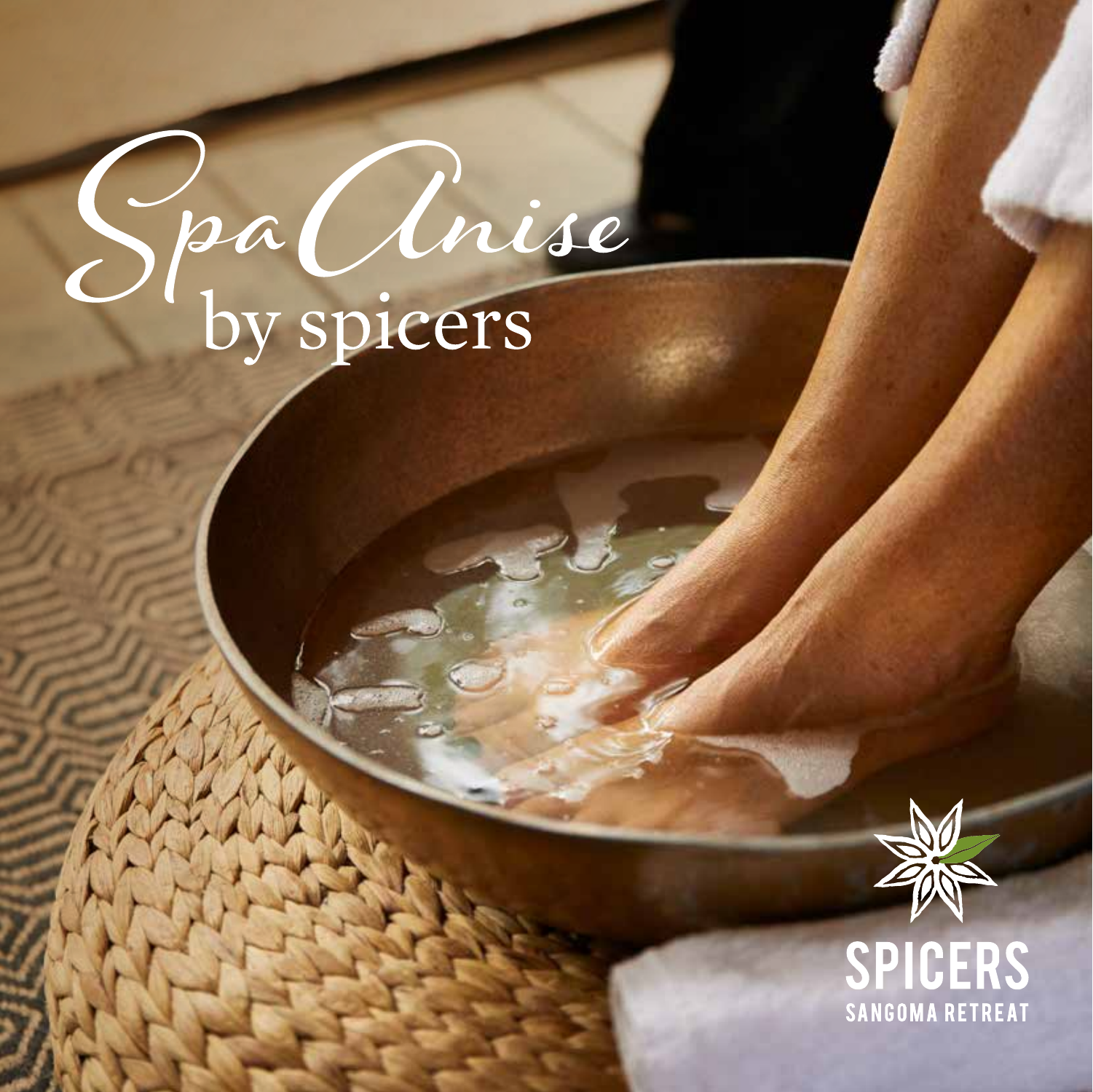Welcome to the Sangoma Spa Anise experience.

Spicers Sangoma Retreat offers an unequalled spa experience in the foothills of the Blue Mountains. Our treatments embody the essence of the Australian bushland and the artistry of our restorative massage techniques.

Escape to a place where nature provides the space to disconnect from the busy world.

We recommend booking all spa treatments prior to your arrival to ensure you receive your desired time. Please arrive at the spa 10 minutes before your appointment. Mobile phones are not permitted in the spa. We suggest you bring your swimmers, wear comfortable clothing and leave all valuables in the safety of your room.



# sangoma

#### *(Origin - Zulu)* **Noun:** a traditional healer

#### **THE LOVERS INDULGENCE (Suite Service)**

The perfect indulgence in the privacy of your suite. This decadent lover's treatment begins with a warm pot of our special blend of organic herbal tea, while a soothing aromatic foot soak awaits! Invigorate your tired legs and feet as we exfoliate with our botanical body scrub. We take you on a journey of stillness with our nurturing full body Signature Sangoma massage. Stay enchanted in the surrounds of the bush with a glass of Champagne. Then, we leave you to float in the blissful serenity of a warm milk bath.

**1.5 HOURS - \$715 PER COUPLE**

#### **THE LOVERS INDULGENCE (Spa Tent)**

This lover's treatment begins with a warm pot of our special blend of organic herbal tea, while a soothing aromatic foot soak awaits! Invigorate your tired legs and feet as we exfoliate with our botanical body scrub. We take you on a journey of stillness with our nurturing full body Signature Sangoma massage. Then we serve you a glass of Champagne and leave you to enjoy the spectacular view of the city skyline from our lounge area.

**1.5 HOURS - \$595 PER COUPLE**

#### **ZINTATHU**

b

一

*Zulu*

**Number:** three, trilogy

Feel the difference of a soothing aromatic foot bath and the invigorating effects of our botanical scrub to polish and revitalise tired aching legs. Awaken the senses with a blissful Signature Sangoma massage or a Dovadova Therapy, focusing on the back, neck and shoulders using warm organic coconut oil and hot towels to help release muscle tension. Relax the mind with a petite-spa facial designed to cleanse, brighten and revitalise the skin with a nourishing silk peptide masque. This is the trilogy of Sangoma sessions.

**1.5 HOURS - \$275 PER PERSON**

# sangoma spa rituals

# sangoma spa sessions



#### **SIGNATURE SANGOMA MASSAGE**

Experience the quintessence of traditional healing practices with contemporary massage techniques, flowing through in unison to immerse your senses into stillness. Feel the restorative dynamic movements and gentle rhythmic motion of a Signature Sangoma Treatment, the ultimate healing session to nurture your spirit, to calm the mind and rejuvenate the body.

**1 HOUR \$185 | 1.5 HOURS \$255 PER PERSON**

#### **DOVADOVA THERAPY**

*Zulu*

**Verb:** knead, massage

A bespoke restorative treatment to alleviate muscle aches, release tension and encourage the flow of nutrients in the body. The therapeutic benefits of this bodywork is tailored to your desire, to improve muscle tone, promote circulation and decrease the physical effects of stress.

**1 HOUR \$185 | 1.5 HOURS \$255 PER PERSON**

#### **ESSENCE OF AMATSHE**

*Zulu*

**Verb:** stone

Amatshe - Mother Earth's natural stones and gemstones, infused in aromatic botanical emollients are used to release its energies deep into the muscles. Hot basalt stones to ease muscle tightness and cold gemstones to gently relax the intricate muscles on the face and neck. Overall a gentle massage to dissolve tiredness and alleviate the effects of stress in the body. Let go of your body's tensions, feel the difference.

**1.5 HOURS \$275 PER PERSON**

# **AMAKHATHERAPY**

Surrender into relaxation as your body is anointed with a synergy of botanical emulsions, pure essential oils and the opulence of oil absolutes. Combined with the uplifting effects of a flowing full body Signature Sangoma treatment and restful acupressure, Sangoma Amakhatherapy is decadent bliss.

#### **1 HOUR \$185 | 1.5 HOURS \$255 PER PERSON**

## **UMAMA BLISS**

*Zulu*

**Verb:** mother

An expectant mother's body changes every day to make way for the birth of a miracle! Umama is reassuring mother to nurture your back of body. This is your time to unwind as your body is lulled into a sense of stillness.

#### **1 HOUR \$210 PER PERSON**



## **YOUTH ELIXIR SPA FACIAL**

The ultimate anti-ageing treatment offering an infusion of precious omega serums and opulent essential oils to deeply rejuvenate replenish and renew. Enriched with exquisite essential oils of rose balsam, crushed nut butters and anti-ageing vitamins to deliver the ultimate hydration treatment. This indulgence includes a gentle hand and foot massage.

#### **1.5 HRS \$255**